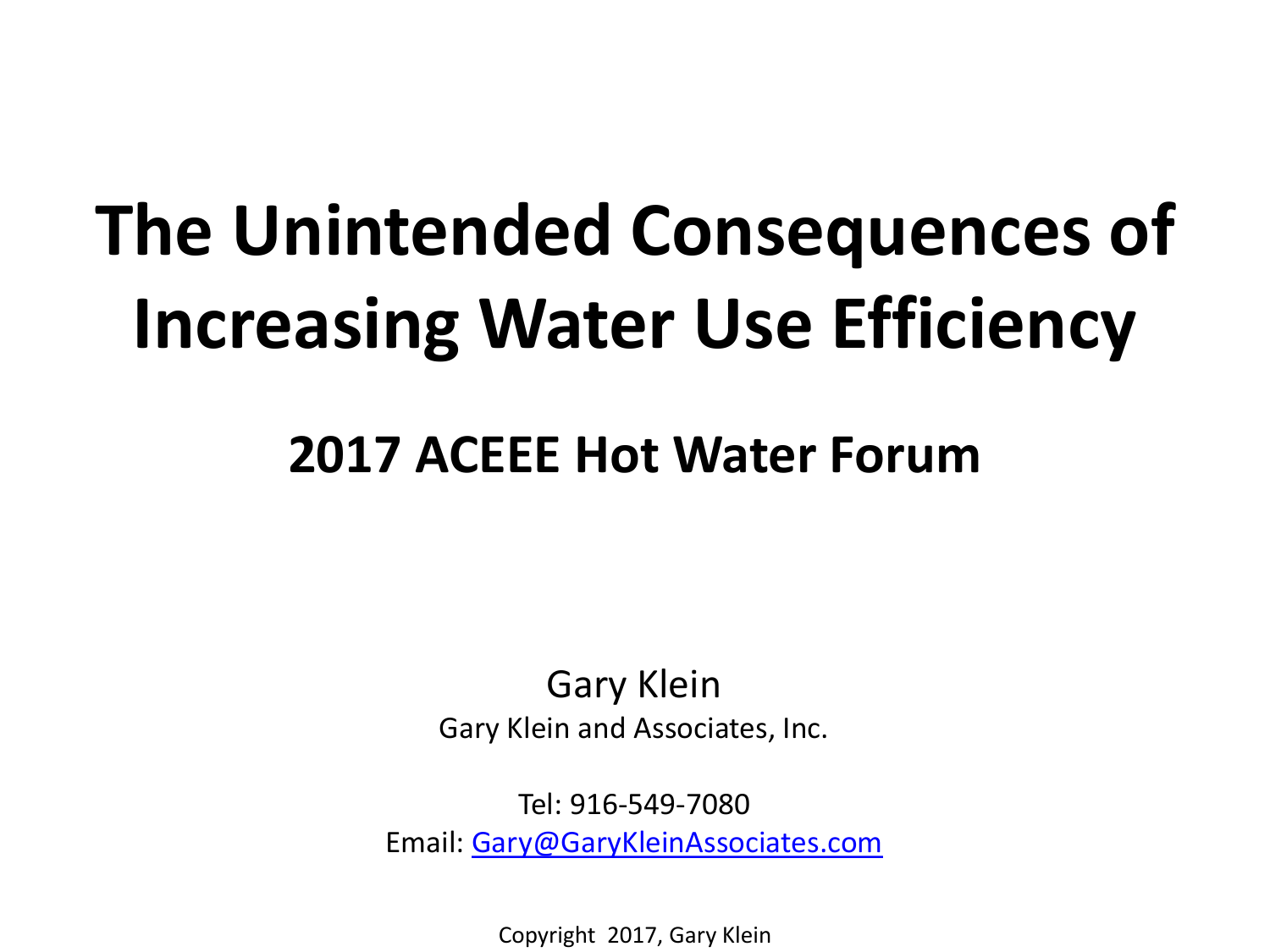### **Where Have We Been?**

- Reducing flow rates, fill volumes and flush volumes of water using fixtures and appliances for many years
- Several large communities in the United States keep water deliveries at levels equal to and in some cases less than those from the early 1990s while accommodating growth in their populations
- At the same time new water and wastewater treatment and delivery infrastructure are being planned and built, often without taking water use efficiency into account
- We can expect these trends to continue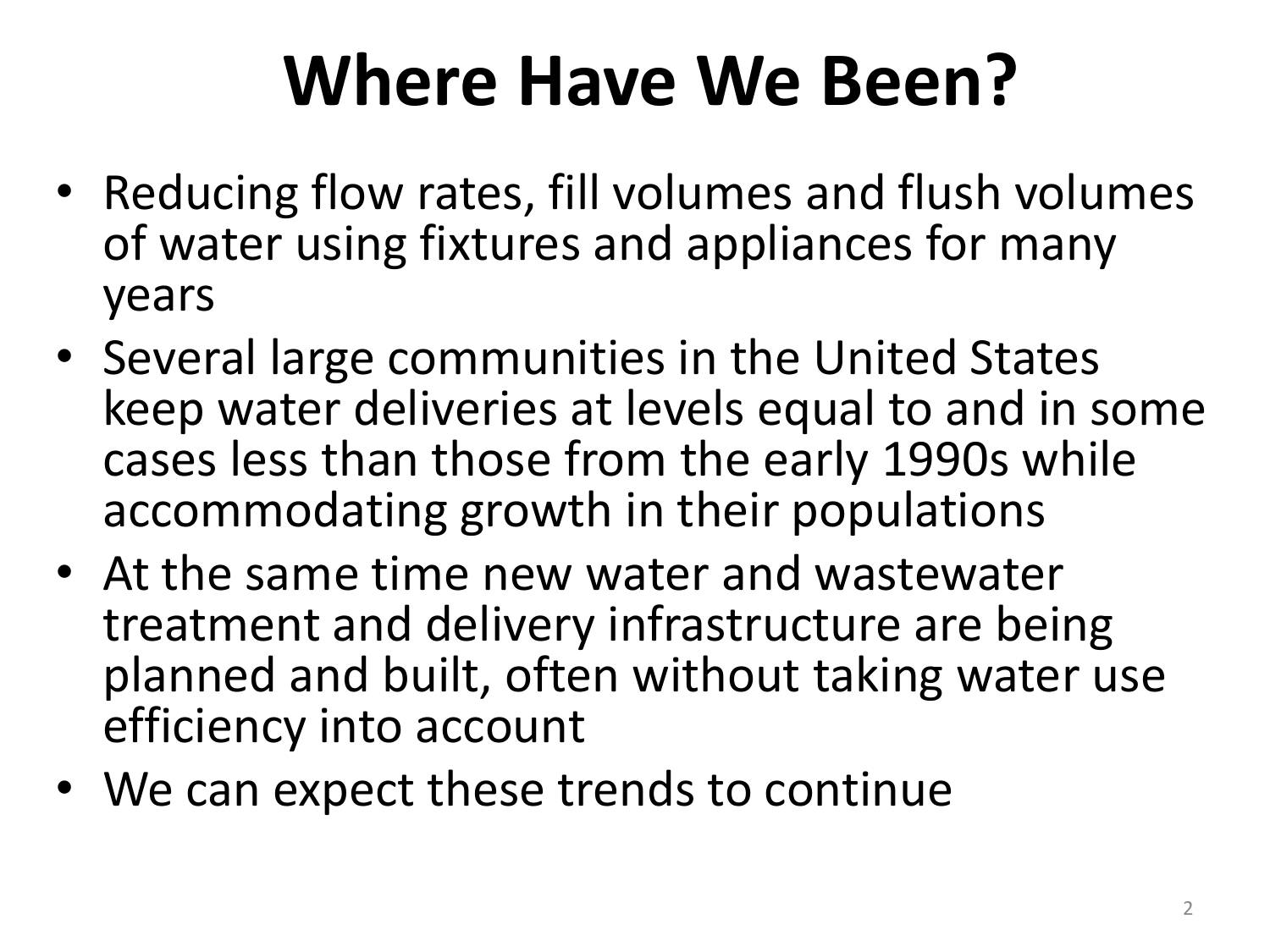## **Unintended Consequences?**

- 1. What will be the impacts at the water supply and treatment facilities if total water consumption is reduced significantly?
- 2. If buildings need less water (both indoors and outdoors) how much will retention time in the water supply piping increase and what impact will this have on the quality of the water delivered to our buildings ?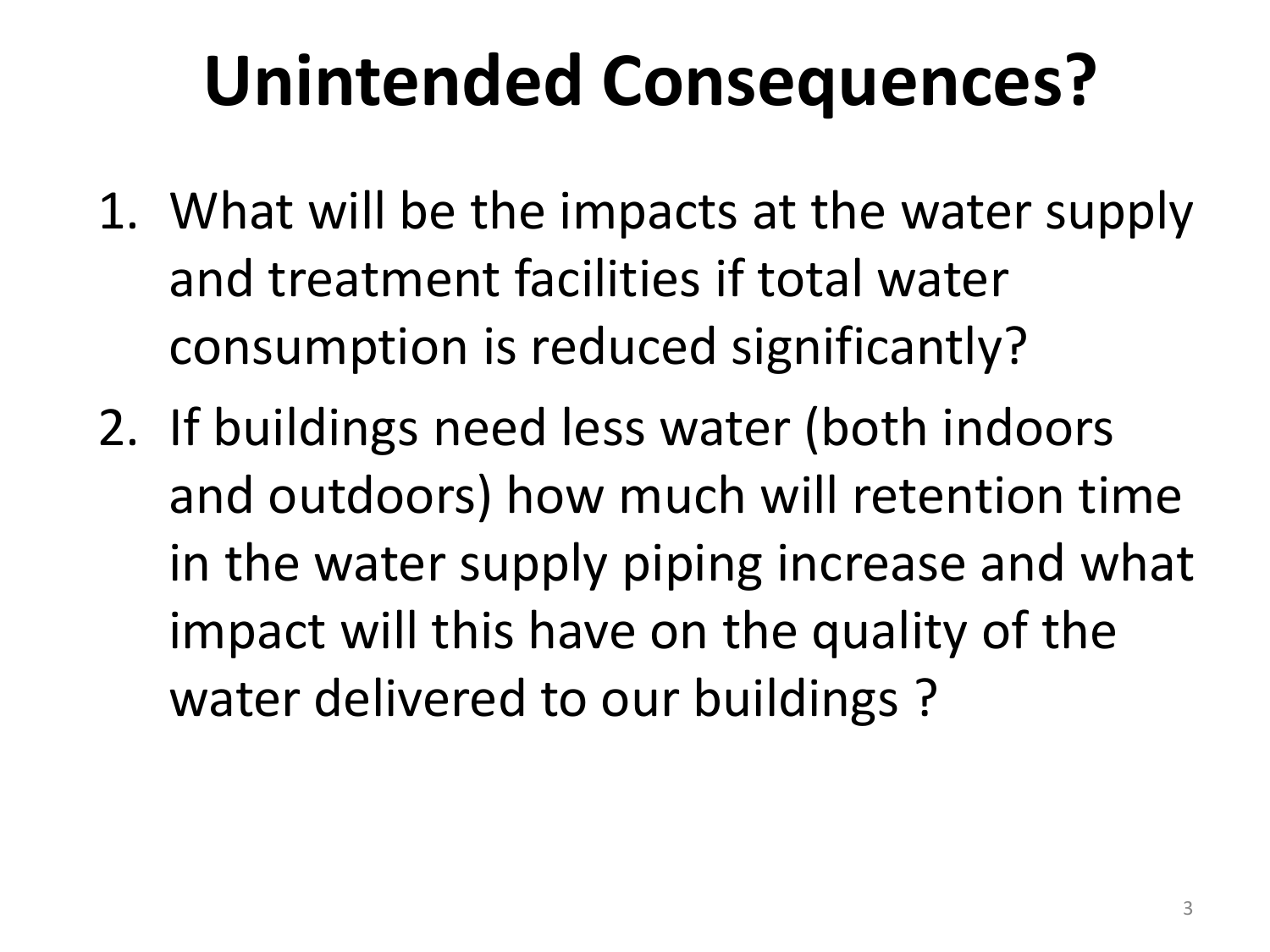# **Unintended Consequences?**

- 3. How long will retention times increase in the water distribution piping within the building and what will be the impact on indoor water quality?
- 4. What will be the impact to the waste water collection and treatment system as less water is used within the building, or as gray water is diverted from the sewage drains, increasing the percent of total solids that enters the waste water stream?
- 5. Others?